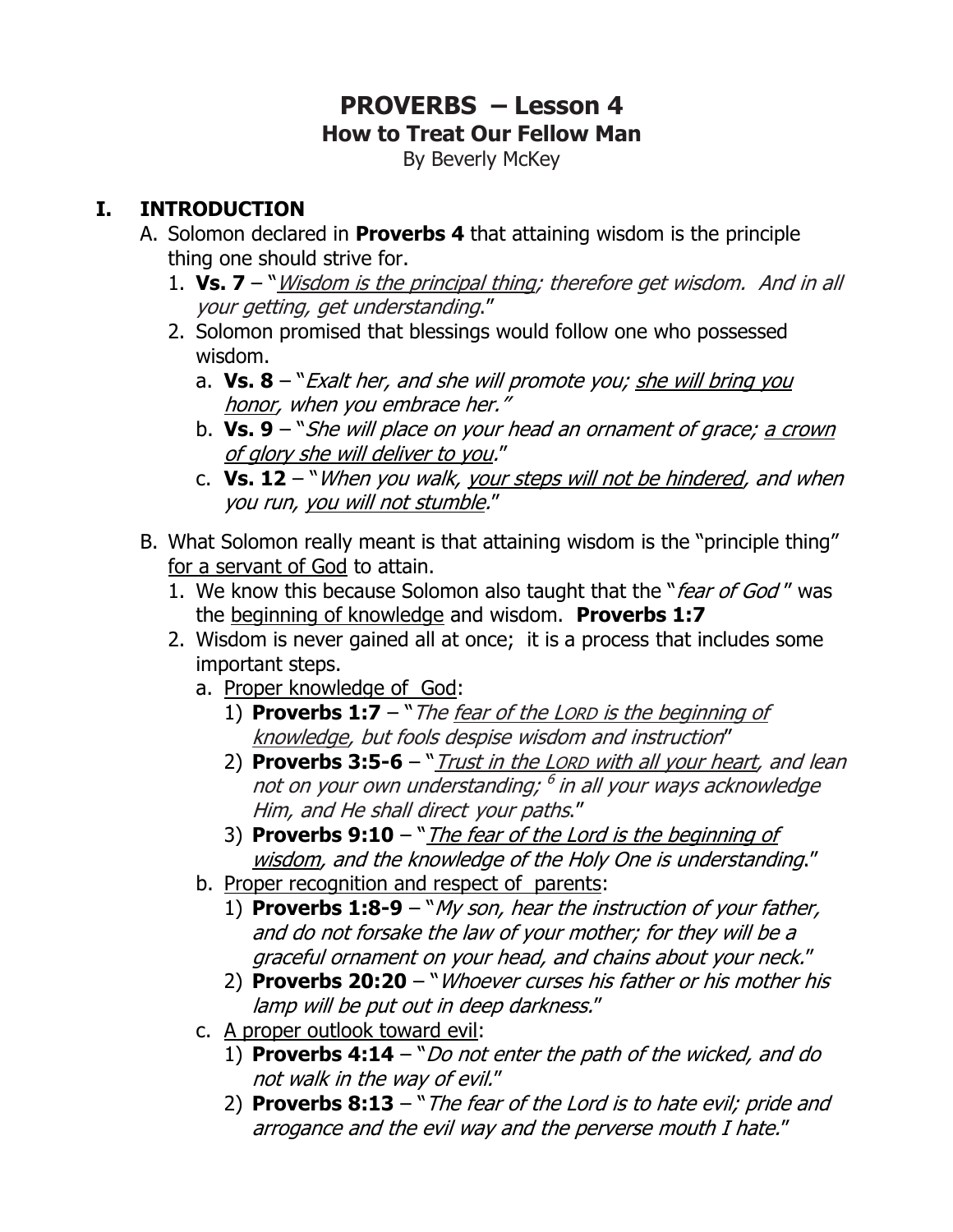- d. A proper outlook toward the things of the world:
	- 1) **Proverbs 11:4**  "Riches do not profit in the day of wrath, but righteousness delivers from death."
	- 2) **Proverbs 11:28** "He who trusts in his riches will fall, but the righteous will flourish like foliage."
	- 3) **Proverbs 22:1** "A good name is to be chosen rather than great riches, loving favor rather than silver and gold."
	- 4) **Proverbs 30:8-9** "Remove falsehood and lies far from me; give me neither poverty nor riches – feed me with the food allotted to me; lest I be full and deny You, and say, ' *Who is the Lord'* or lest I be poor and steal, and profane the name of my God."
- e. If one achieves these attitudes, then it will be possible to achieve wisdom because the stumbling blocks to wisdom will already have been removed.
- C. It is important to understand that a proper outlook toward God and toward parents is absolutely necessary in order for one to learn to submit to "authority".
	- 1. Belief that God created everything that exists and that the Bible is His inspired word is necessary for one to accept the authority of God.
		- a. **[Hebrews 11:6](https://www.biblegateway.com/passage/?search=Hebrews+11:6&version=NKJV)** "But without faith it is impossible to please Him, for he who comes to God must believe that He is, and that He is a rewarder of those who diligently seek Him."
		- b. The Bible is often trivialized by suggesting that it is an old book that is not relevant in our time.
		- c. If the relevance of the Bible is challenged, then proper respect for God is impossible.
		- d. If the Bible is not true, from beginning to end, then why believe any of it.
		- e. Doubting the accuracy or relevance of the Bible gives birth to manmade religion where one can pluck out the favorable teachings in the Bible, and ignore the ones that are disagreeable.
	- 2. Proper respect for parents and their authority is the school room where we first learn about authority.
		- a. Lack of respect for parents prevents one from developing a healthy respect for authority of any kind.
		- b. Good parents will require their children to be obedient and respectful.
		- c. Christian parents then teach their children to love God and respect His authority as well.
		- d. Parents must also teach personal responsibility and respect for other authority such as, police, teachers, employers and governmental statutes. Failure to do so will produce children who are at odds with all authority in their lives.
		- e. Life is very difficult for those who reject authority and insist upon rebelling against it.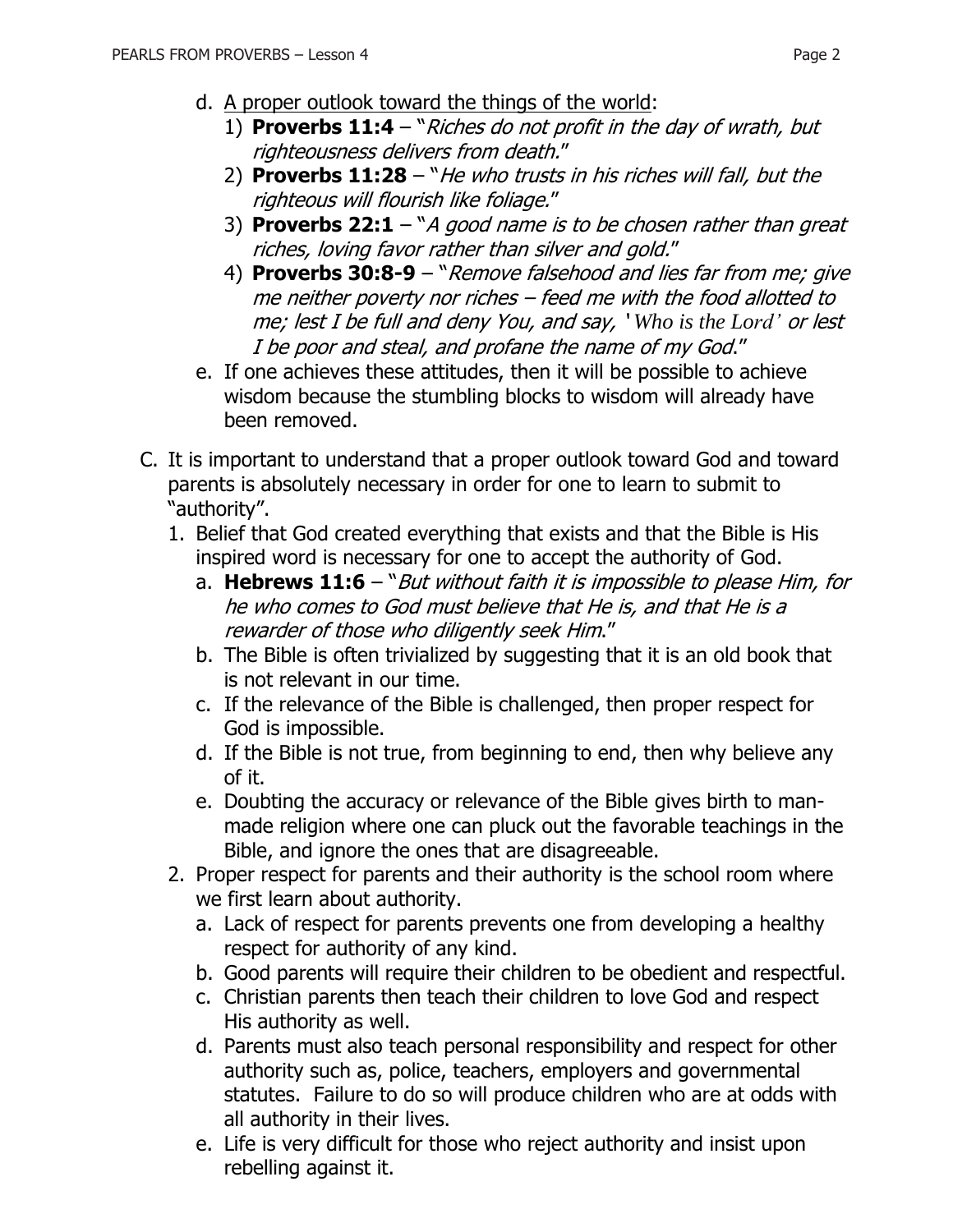### **II. HOW TO DEVELOP GOOD RELATIONS WITH OTHERS**

- A. Those who accept the authority of God and follow His teachings will also be more successful in developing relationships of all kinds.
	- 1. Many of the proverbs express both good and bad attitudes toward our fellow man.
	- 2. Proper attitudes toward others will have positive results.
	- 3. Improper attitudes will have negative results, making things difficult for the individual as well as others.
- B. The prerequisite for developing good personal relationships is provided by Solomon when he encouraged his son to "receive the instruction of wisdom, justice, judgment and equity." **Proverbs 1:3**
	- 1. **Wisdom** is the power of right judgment.
		- a. It is the ability to analyze a situation and correctly determine the right attitude or action in response.
		- b. The wisdom we seek is not based on intelligence or level of secular education, since wisdom is not due to one's ability to learn or memorize information the world deems important.
		- c. Wisdom is a gift from God for those who pursue the knowledge of God.
			- 1) **Proverbs 2:6** "For the Lord gives wisdom; from His mouth come knowledge and understanding;"
			- 2) This is also confirmed in the New Testament. **James 1:5 "**If any of you lacks wisdom let him ask of God, who gives to all liberally and without reproach, and it will be given to him."
	- 2. **Justice** is the ability to make decisions or choose solutions that are just and righteous.
		- a. Justice always condemns the wicked and justifies the righteous.
		- b. It does not confuse the two or compromise in either direction.
		- c. It knows what is right and demands it with faithful integrity.
		- d. The book of Proverbs teaches justice by defining what is right and wrong.
			- 1) **Proverbs 17:23** "A wicked man accepts a bribe behind the back to pervert the ways of justice."
			- 2) **Proverbs 21:7** "The violence of the wicked will destroy them, because they refuse to do justice."
			- 3) **Proverbs 21:15**  "It is a joy for the just to do justice, but destruction will come to the workers of iniquity."
			- 4) **Proverbs 28:5** "Evil men do not understand justice, but those who seek the Lord understand all."
			- 5) **Proverbs 29:26** "Many seek the ruler's favor, but justice for man comes from the Lord."
			- 6) The Law of Moses also commanded justice. **Leviticus 19:15** "You shall do no injustice in judgment. You shall **not** be partial to the poor, nor honor the person of the mighty. In righteousness you shall judge your neighbor."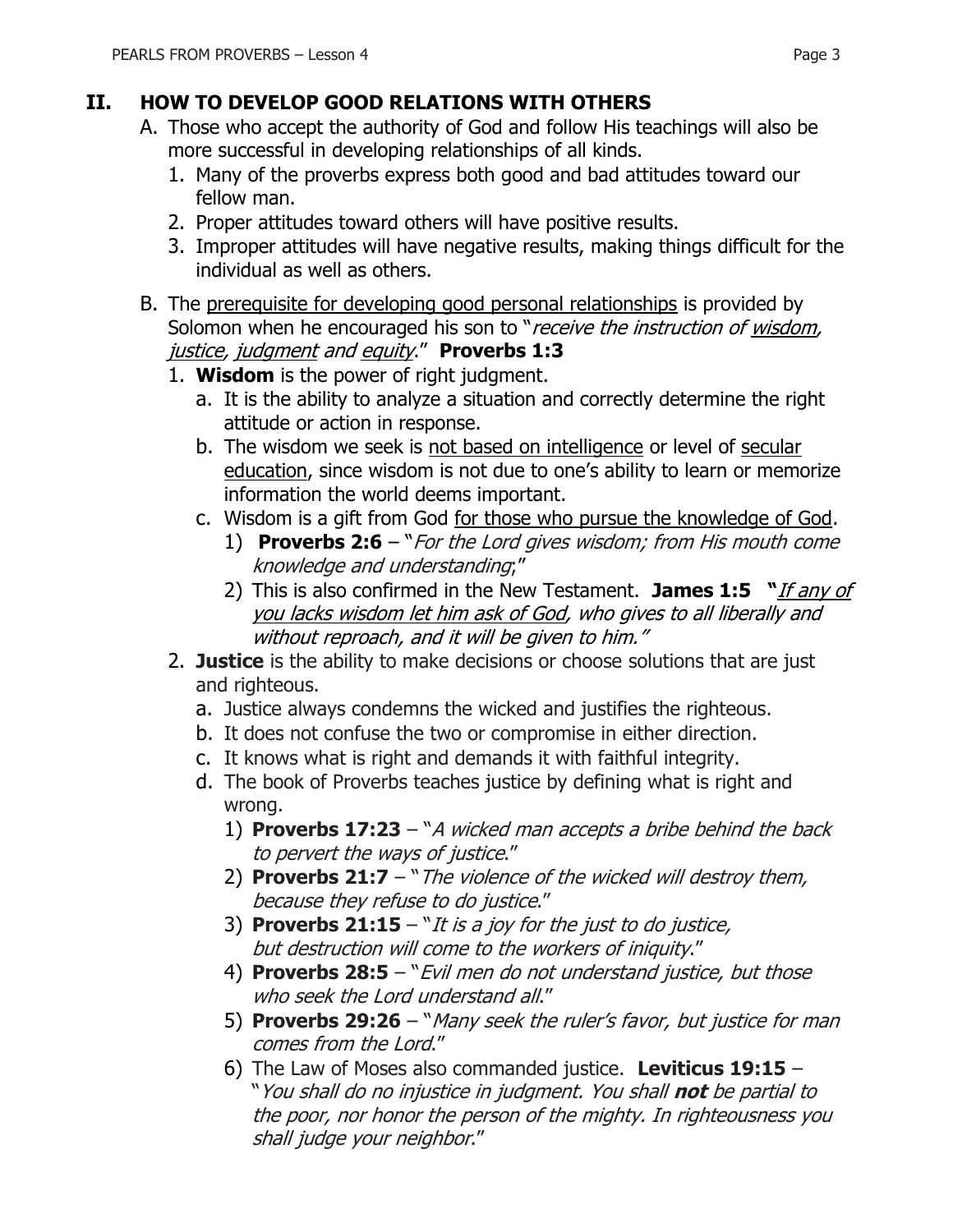- 3. **Judgment** means the ability to select the better of two or more options; to discern between good and evil, truth and falsehood, right and wrong, etc.
	- a. **Proverbs 31:9** "Open your mouth, judge righteously, and plead the cause of the poor and needy."
	- b. **Proverbs 24:23** "These things also belong to the wise: It is not good to show partiality in judgment."
	- c. **Proverbs 15:21** "Folly is joy to him who is destitute of discernment (judgment), but a man of understanding walks uprightly."
	- d. **Malachi 3:18**  "Then you shall again discern between the righteous and the wicked, between one who serves God and one who does not serve Him."
	- e. **Ezekiel 44:23** "And they shall teach My people the difference between the holy and the unholy, and cause them to discern between the unclean and the clean."
	- f. **Hebrews 5:12-14** teaches us how to achieve the ability to discern good and evil.
		- 1) **Vs. 12-13**  Those who are "unskilled in the word of righteousness" are compared to "babes" (immature), who still need the milk of the word (elementary teachings) when they should be mature and able to teach.
		- 2) **Vs. 14**  Those who have exercised their senses (through constant use of the word of God) are able to "discern both good and evil".
		- 3) Serious Bible study, then, is the only way we can learn to discern between good and evil.
- 4. **Equity** is the quality of being fair or impartial.
	- a. A virtuous person is always fair. She exercises righteous judgment and avoids corrupting justice or truth.
	- b. The Bible warns repeatedly against respect of persons (favoritism)  $$ we must never corrupt judgment for family, friends, the rich, the poor, or those who can benefit us.
	- c. True equity and righteous judgment never consider the persons involved, but look only to the facts and justice of the case.
	- d. God condemns the hypocrisy of favoritism and compromise in many places;
		- 1) **Proverbs 18:5** "It is not good to show partiality to the wicked, or to overthrow the righteous in judgment."
		- 2) This teaching was part of the Law of Moses, which Solomon would have known as well.

**Deuteronomy 16:19** – "*You shall not pervert justice; you shall* not show partiality, nor take a bribe, for a bribe blinds the eyes of the wise and twists the words of the righteous."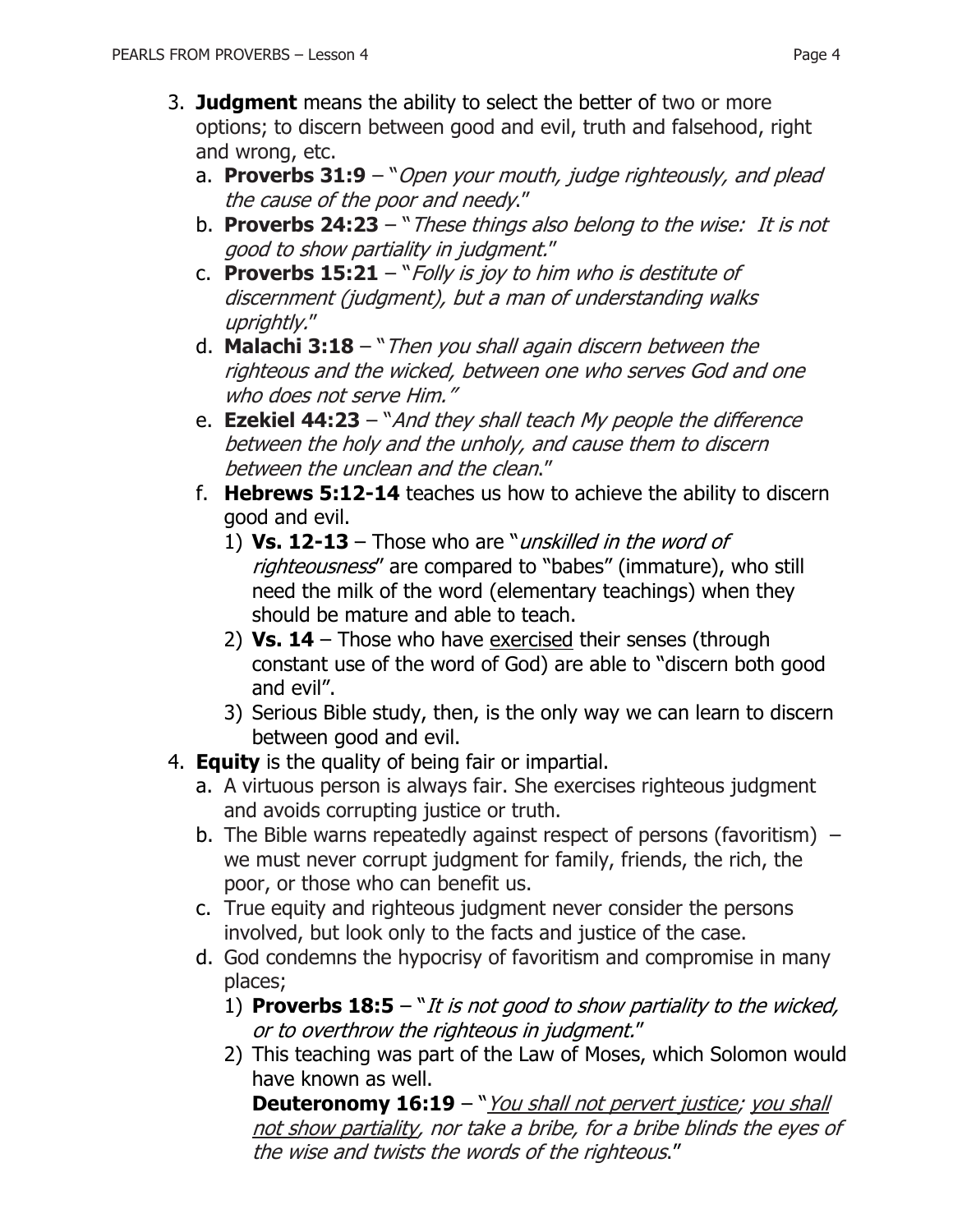- 3) The New Testament repeats this teaching in **James 2:1** " $My$ brethren, do not hold the faith of our Lord Jesus Christ, the Lord of glory, with partiality."
- 4) The nine verses following **James 2:1** describe an example of showing partiality for the rich over the poor in a worship service.
- 5. When we have received and accepted instruction from wisdom, justice, judgment and equity, we are then equipped to develop good, honest, sincere personal relationships by applying these principles to all people equally.

#### **III. OUR MOST IMPORTANT RELATIONSHIPS ARE THOSE IN OUR IMMEDIATE FAMILY:**

- A. The structure of the family was created by God on the first day of creation for the good of mankind.
	- 1. When God created woman from the rib of Adam, He presented her to Adam and gave them this instruction: **Genesis 2:24** – "Therefore a man shall leave his father and mother and be joined to his wife, and they shall become one flesh."
		- a. Imagine the chaos that would occur if there was no structure to our society.
		- b. The structure that God created was the "family".
		- c. The relationship between husband and wife is the primary relationship in the family.
			- 1) Marriage is not an invention of man, it was instituted by God for the benefit of mankind.
				- a) The marriage bond is intended to join one man and one woman into "one flesh", which no other relationship can accomplish.
				- b) Marriage is intended to be a bond that lasts a lifetime.
					- i It supersedes the bond with parents since we eventually leave our parents and become independent.
					- ii It even supersedes the bond with children, since eventually they leave us and become independent.
					- iii The marriage bond remains the same no matter how many other things change, at least that is how God intended it to work.
					- iv Unfortunately, many people do not value the bond of marriage as God intended it which has resulted in a high rate of failure in today's society.
					- v In fact, the definition of marriage is under attack in this country and around the world.
					- vi The more society changes the standards of marriage and of morality, the more we see marriages failing.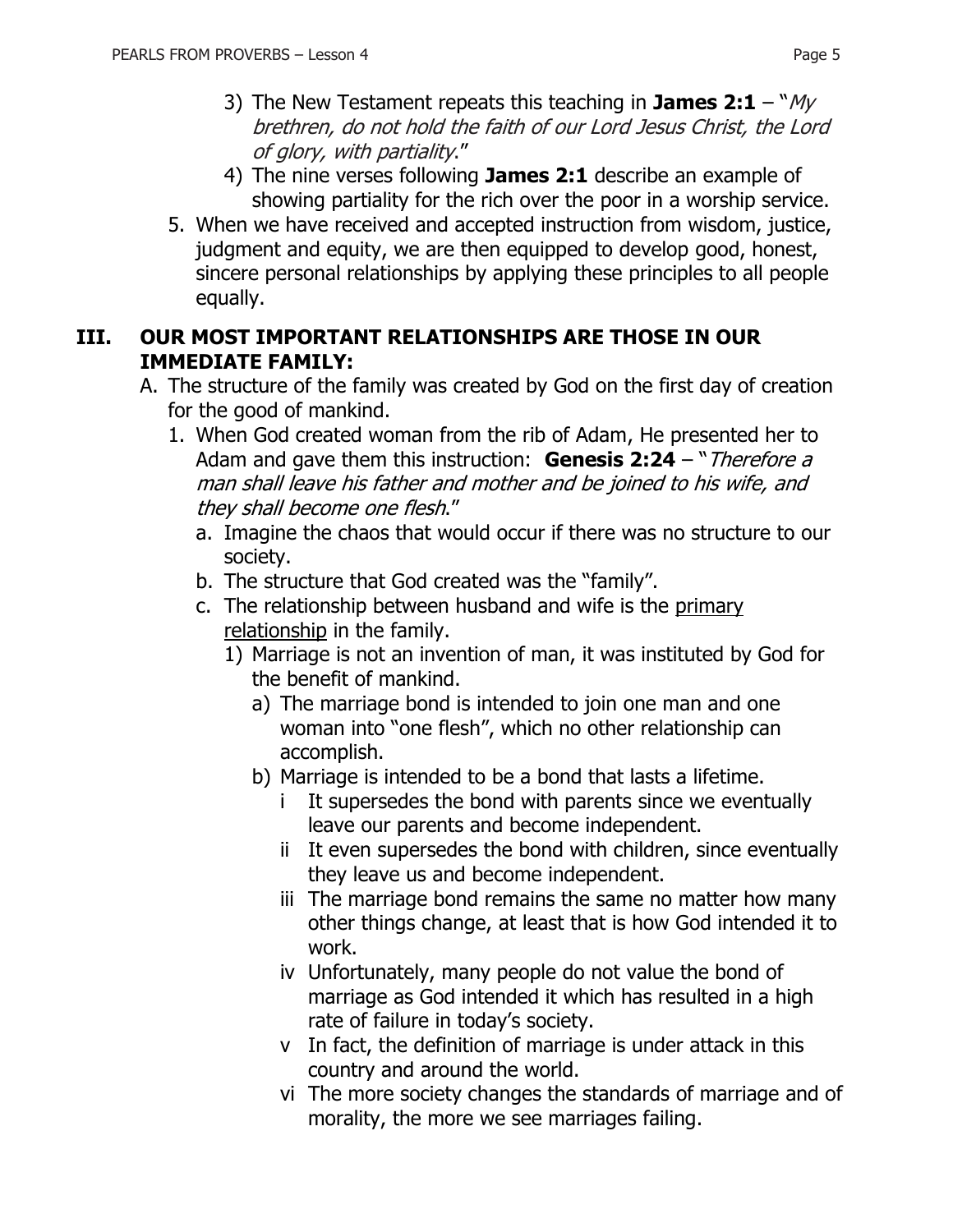- vii Many children will never experience the nurturing effect of having their parents united in the family, which leaves them with little respect for the institution of marriage.
- 2) Solomon expressed great respect for a good wife in the proverbs, even though he lacked respect for his own wives and concubines by collecting them like a herd of cattle.
	- a) **[Proverbs 12:4](https://www.biblegateway.com/passage/?search=Proverbs+12:4&version=NKJV) "**An excellent wife is the crown of her husband, but she who causes shame is like rottenness in his bones."
	- b) **[Proverbs 18:22](https://www.biblegateway.com/passage/?search=Proverbs+18:22&version=NKJV)** "He who finds a wife finds a good thing, and obtains favor from the Lord."
	- c) **Proverbs 19:14** "Houses and riches are an inheritance from fathers, but a prudent wife is from the Lord."
	- d) **Proverbs 31:10** "Who can find a virtuous wife? For her worth is far above rubies."
- 3) Wives who have the proper respect for the authority of God will accept her role in the family as God intended.
	- a) **Ephesians 5:22-23** "<sup>22</sup> Wives, submit to your own husbands, <u>as to the Lord</u>. <sup>23</sup> For the husband is head of the wife, as also Christ is head of the church; and He is the Savior of the body. <sup>24</sup> Therefore, just as the church is subject to Christ, so let the wives be to their own husbands in everything."
	- b) **Titus 2:4** "...admonish the young women to love their husbands, to love their children, <sup>5</sup> to be discreet, chaste, homemakers, good, obedient to their own husbands, that the word of God may not be blasphemed."
- 4) Husbands who have the proper respect for the authority of God will accept his role as God intended.
	- a) Solomon gave advice about some important things to help husbands improve and secure their marriage relationship:
		- i He warned against jealousy **[Proverbs 27:4](https://www.biblegateway.com/passage/?search=Proverbs+6:34&version=NKJV)** "Wrath is cruel and anger a torrent, but who is able to stand before jealousy?."
		- ii He insisted upon faithfulness **Proverbs 5:15-18** While this is worded in poetic language, Solomon is referring to husbands remaining faithful to their wives only.

"<sup>15</sup> Drink water from <u>your own cistern</u>, and running water from <u>your own well</u>. <sup>16</sup> Should your fountains be dispersed abroad, streams of water in the streets? <sup>17</sup> Let them be only your own, and not for strangers with you. 18 Let your fountain be blessed, and rejoice with the wife of your youth."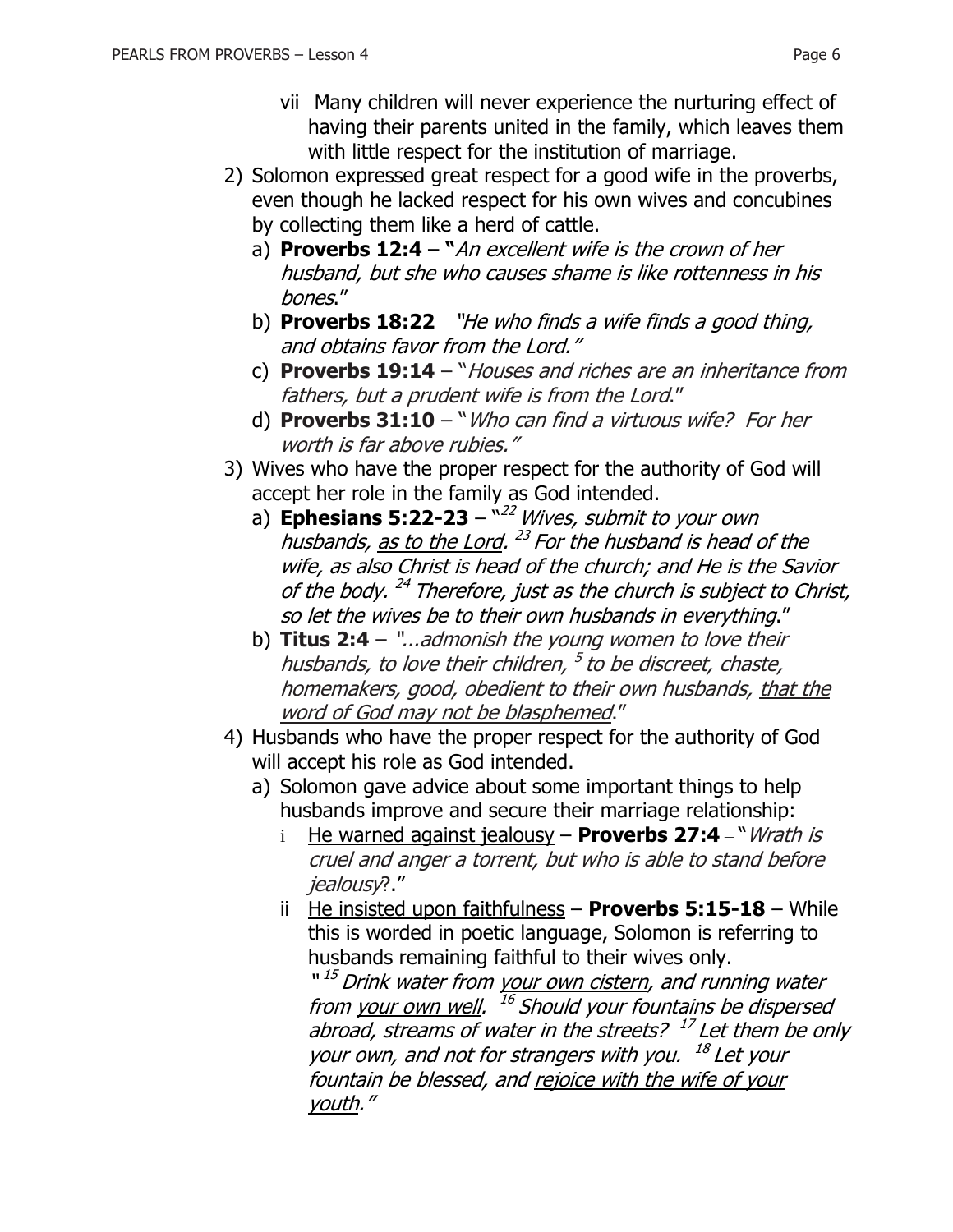- iii He encouraged financial security **Proverbs 20:13** "Do not love sleep, lest you come to poverty; open your eyes, and you will be satisfied with bread."
- iv He promised blessings from God **Proverbs 3:33**  "The curse of the Lord is on the house of the wicked, but He blesses the home of the just."
- b) The New Testament requires husbands to love their wives more than their own lives.
	- i **Ephesians 5:25** <sup>~25</sup> Husbands, love your wives, just as Christ also loved the church and gave Himself for her."
	- ii **Ephesians 5:28-29** "So husbands ought to love their own wives as their own bodies; he who loves his wife loves himself. 29 For no one ever hated his own flesh, but nourishes and cherishes it, just as the Lord does the church."
	- iii When two people forget (or never understood) that they are ONE FLESH in the eyes of God, they fail to understand that what hurts one also hurts the other. What sane person would purposely hurt themselves?
- 2. We have discussed that it is in our relationship with our parents that we learn to submit to authority.
	- a. We also develop a deep love for our parents, which can only be proven by the way we treat them.
		- 1) The Law of Moses commanded that one who struck or cursed his mother or father would surely be put to death. **Exodus 21:15 & 17**
		- 2) Solomon points out how one should NOT treat his parents:
			- a) **Proverbs 19:26** "*He who mistreats his father and chases* away his mother is a son who causes shame and brings reproach."
			- b) **Proverbs 28:24** "Whoever robs his father or his mother, and says, '*It is no transgression'*, the same is companion to a destroyer."
			- c) **Proverbs 30:17** "There is a generation that curses its father and does not bless its mother."
		- 3) However, Solomon knew that those who love and honor their parents are a blessing to them:
			- a) **Proverbs 23:24** "The father of the righteous will greatly rejoice, and he who begets a wise child will delight in him."
			- b) **Proverbs 23:25** "Let your father and your mother be glad, and let her who bore you rejoice."
		- 4) The New Testament continues this teaching as well.
			- a) **Ephesians 6:1** "*Children, obey your parents in the Lord, for* this is right.<sup>2</sup> "Honor your father and mother," which is the first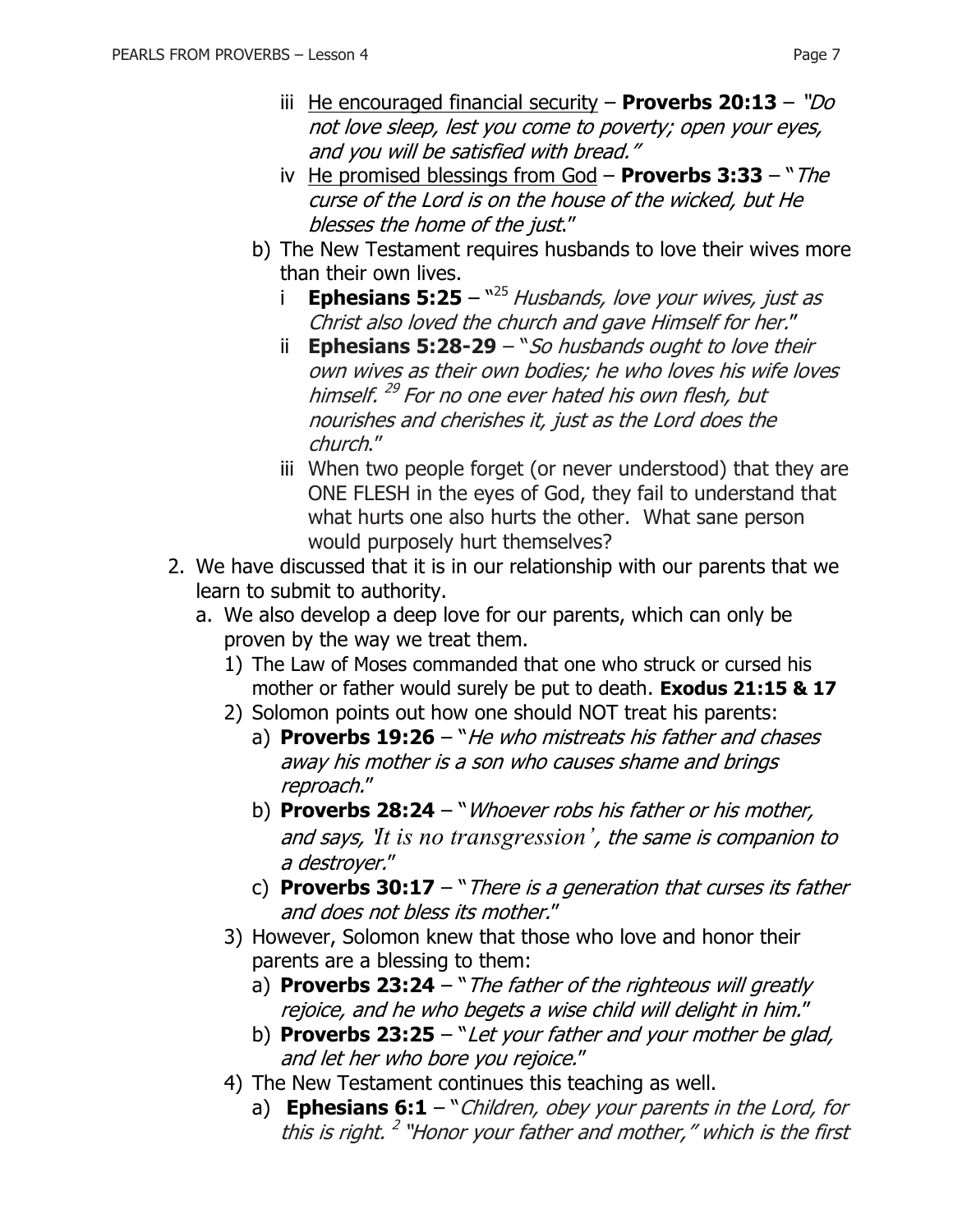commandment with promise: <sup>3</sup> "that it may be well with you and you may live long on the earth."

- b) **Colossians 3:20** "*Children, obey your parents in all things,* for this is well pleasing to the Lord."
- 5) "Disobedience to parents" is listed among the most evil and immoral sins.
	- a) **Romans 1:29-31** "...all unrighteousness, sexual immorality, wickedness, covetousness, maliciousness; envy, murder, strife, deceit, evil-mindedness, whisperers, backbiters, haters of God, violent, proud, boasters, inventors of evil things, **disobedient to parents**, undiscerning untrustworthy, unloving, unforgiving, unmerciful..."
	- b) **2 Timothy 3:2** "But know this, that in the last days perilous times will come: <sup>2</sup> For men will be lovers of themselves, lovers of money, boasters, proud, blasphemers, **disobedient to parents**, unthankful, unholy, 3 unloving, unforgiving, slanderers, without self-control, brutal, despisers of good,  $^4$  traitors, headstrong, haughty, lovers of pleasure rather than lovers of God, <sup>5</sup> having a form of godliness but denying its power. And from such people turn away! "
- 6) Children are obligated to care for their aging, handicapped or needy parents.

**I Timothy 5:4** – "*But if any widow has children or grandchildren*, let them first learn to show piety at home and to repay their parents; for this is good and acceptable before God."

#### **IV. RELATIONSHIPS OUTSIDE THE FAMILY ARE ALSO IMPORTANT.**

- A. When we follow Solomon's advice to practice wisdom, justice, judgment and equity, developing good relationships our neighbors will be easy.
	- 1. Some neighbors are truly "next door" to us.
		- a. **Proverbs 3:29** "Do not devise evil against your neighbor, for he dwells by you for safety's sake."
			- 1) Solomon is saying one should not do evil against his neighbor for your own sake.
			- 2) Since he lives beside you, he could harm your family at any time he might choose to take revenge upon you.
		- b. **Proverbs 25:17 – "**Seldom set foot in your neighbor's house, lest he become weary of you and hate you."
			- 1) There is an old saying that one should not "wear out his welcome" in someone else's home.
			- 2) Solomon is not saying that we should not visit our neighbor; he is, however, saying that one should not make a nuisance of himself there.
	- 2. Other proverbs are referring to a "neighbor" as mankind in general.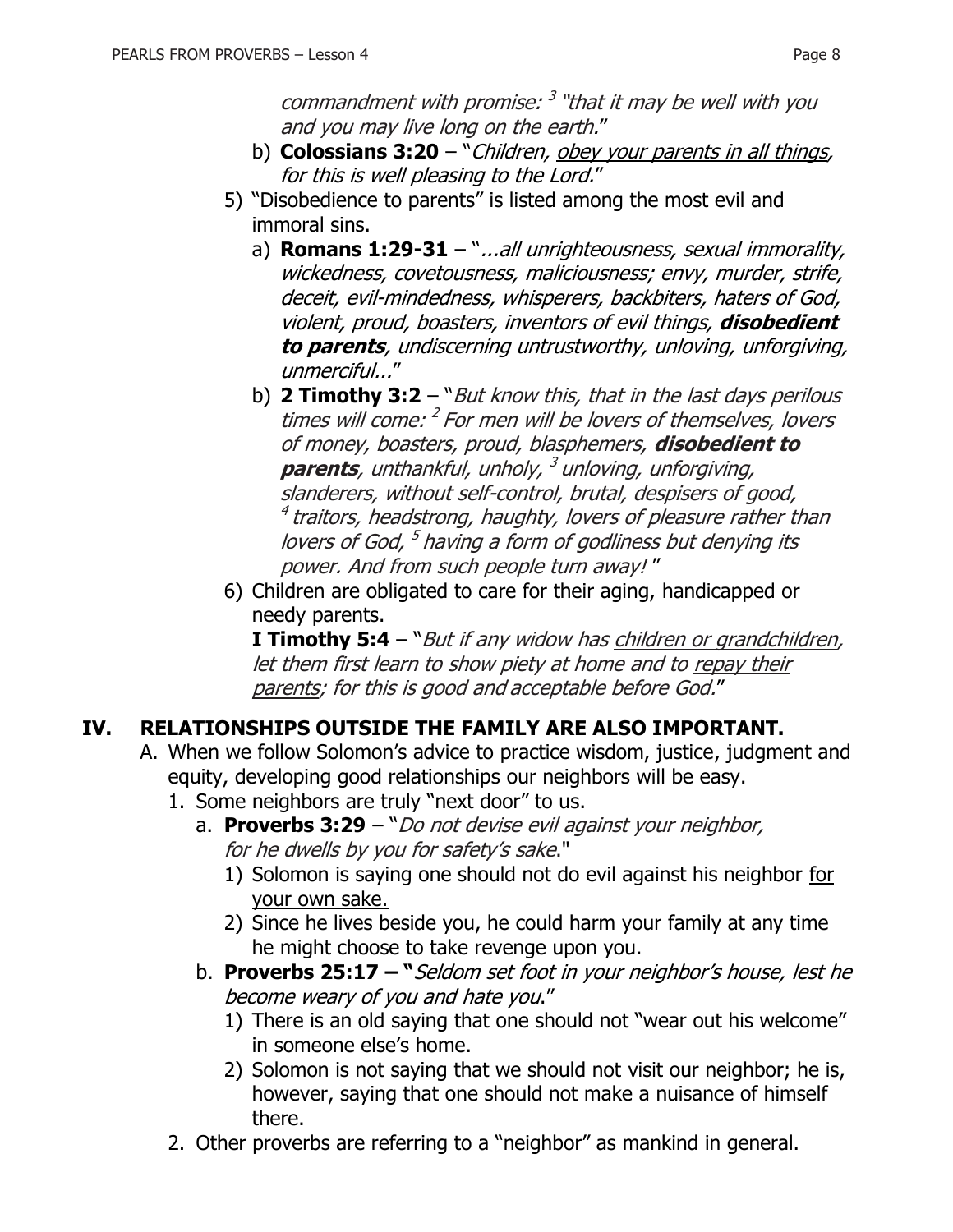- a. **Proverbs 25:18** "A man who bears false witness against his neighbor is like a club, a sword, and a sharp arrow."
	- 1) False testimony is as surely a weapon as is a club or sword.
	- 2) The damage done by false accusations can be irreparable.
- b. **Proverbs 26:18-19** "Like a madman who throws firebrands, arrows, and death, <sup>19</sup> is the man who deceives his neighbor, and says, '*I was only joking*!'"
	- 1) This proverb is very interesting because the Hebrew for "Like  $a$ madman" is translation more accurately "one who pretends to be mad (insane)".
	- 2) This describes a situation where a man deceives his neighbor in a way that cheats or harms his neighbor. When he is found out, he says "*I was on*ly *joking*."
	- 3) Solomon says this man is as dangerous as one who would throw deadly objects at his neighbor on purpose, then pretend to be insane when his weapon harms or kills his neighbor.
- c. **Proverbs 3:27** "Do not withhold good from those to whom it is due, when it is in the power of your hand to do so. Do not say to your neighbor "Go, and come back, and tomorrow I will give it."
	- 1) To withhold good, when we have the ability to provide it, is a sign of selfishness.
	- 2) To postpone helping a neighbor with an immediate need is a sign of laziness or apathy toward their problem.
- 3. The New Testament also reinforces these thoughts numerous times.
	- a. Jesus clearly taught the meaning of "neighbor" in the parable of the Parable of the Good Samaritan. **Luke 10:30-37**
		- 1) After telling the story of a man who was beaten and left to die in the road and explaining that neither of the two "holy" men of Israel who passed by were willing to help but a Samaritan (an enemy of the Jews) accepted responsibility for helping the man, Jesus asked, "Which of these three do you think was neighbor to him who fell among the thieves?"
		- 2) The correct answer, of course, was "*He who showed mercy on* him." **Vs. 37**
		- 3) With that, Jesus then said, "Go and do likewise."
		- 4) **Matthew 22:37-40** " <sup>37</sup> Jesus said to him, "'*You shall love the LORD your God with all your heart, with all your soul, and with all your mind*.' 38 This is the first and great commandment. <sup>39</sup> And the second is like it: *'You shall love your neighbor as yourself*.' <sup>40</sup> On these two commandments hang all the Law and the Prophets."
	- b. **James 2:8** <sup>*n8</sup> If you really fulfill the royal law according to the*</sup> Scripture, "You shall love your neighbor as yourself," you do well;  $^9$  but if you show partiality, you commit sin, and are convicted by the law as transgressors."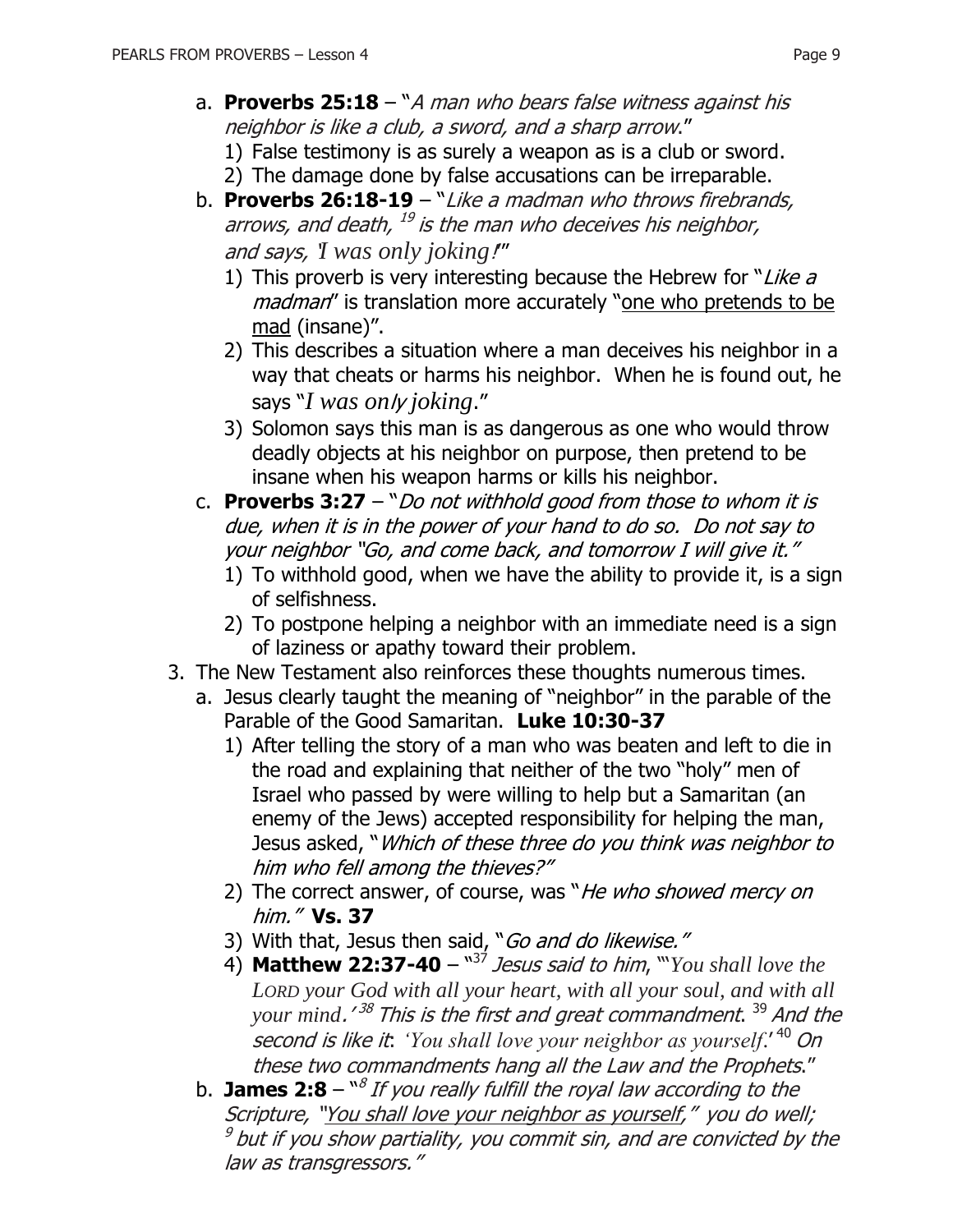- B. God's people also have an obligation to the poor.
	- 1. How we treat the poor is driven by our sense of "equity". We should truly want all people to share in the bounty of life.
		- a. **Proverbs 19:17** "He who has pity on the poor lends to the Lord, and He will pay back what he has given."
		- b. **Proverbs 22:9** "He who has a generous eye will be blessed, for he gives of his bread to the poor."
		- c. **Proverbs 22:2** "The rich and the poor have this in common, The LORD is the maker of them all."
		- d. **Proverbs 28:27** "He who gives to the poor will not lack, But he who hides his eyes will have many curses."
	- 2. Solomon also illustrated the proper value of work to provide for your own needs and the needs of others.
		- a. **Proverbs 6:6-8** "Go to the ant, you sluggard! Consider her ways and be wise, <sup>7</sup> which, having no captain, overseer or ruler,  $^{\rm 8}$  provides her supplies in the summer, and gathers her food in the harvest."
			- 1) One who is too lazy to work to provide for his family is not to be tolerated or encouraged.
			- 2) Solomon's example teaches that even God's smallest creatures have been given the instinct of survival and work constantly for the benefit of their whole community.
			- 3) Mankind has been given so many talents and abilities that there is no excuse for healthy, able bodied people who are simply too lazy and selfish to work.
			- 4) However, even the most ambitious and industrious of mankind can face circumstances beyond their control that place them in severe need for daily necessities.
		- b. **Proverbs 3:27-28** "Do not withhold good from those to whom it is due, when it is in the power of your hand to do so. <sup>28</sup> Do not say to your neighbor, "Go, and come back, and tomorrow I will give it," when you (already) have it with you."
		- c. The New Testament confirms that work is not only to provide for ourselves, but also for those in need.

**Ephesians 4:28** – "Let him who stole steal no longer, but rather let him labor, working with his hands what is good, that he may have something to give him who has need."

- 3. The servant of God is called upon to discern between a person who is truly in need and one whose lifestyle confirms that he is unwilling to get a job and do his best to keep that job.
	- a. Even Paul addressed those who chose not to work: "*For even when* we were with you, this we commanded you, that if any would not work, neither should he eat." **2 Thessalonians 3:10**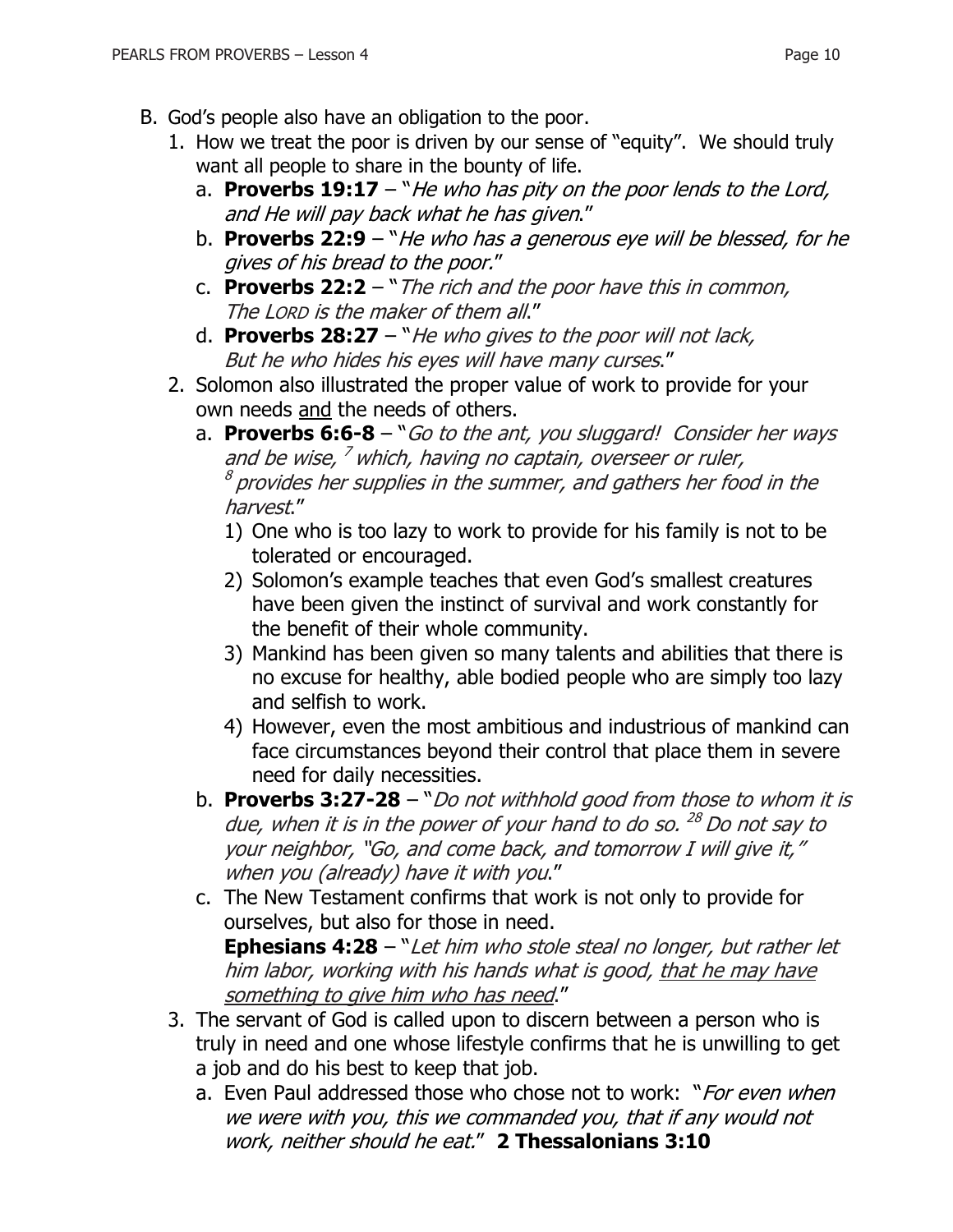b. **Mark 14:7** – "For you have the poor with you always, and whenever you wish you may do them good..."

## **III. CONCLUSION**

- A. When we stand before the Lord on that great and final day, we will be judged predominately (although not exclusively) on how we have or have not treated our fellow man.
	- 1. Jesus gives a prophecy regarding the destruction of Jerusalem and the end times. **Matthew 24:1-35**
		- a. Historical records confirm that the destruction of Jerusalem occurred in AD70.
			- 1) This was God's final sign that the Law of Moses was no longer in effect. No longer would Jerusalem be considered the sacred place for worship.
			- 2) Jesus referred to this event as "the abomination of desolation". **Vs. 15**
			- 3) In fact, the Law of Moses became obsolete the moment Jesus fulfilled the law, then sacrificed Himself on the cross by which He purchased a new and better covenant.
			- 4) **Hebrews 9:16-17**  $\frac{16}{16}$  For where there is a testament, there must also of necessity be the death of the testator. <sup>17</sup> For <u>a</u> testament is in force after men are dead, since it has no power at all while the testator lives." So the new law of Christ became effective with His death.
	- 2. He spoke regarding His second coming. **Matthew 24:36** "But of that day and hour no one knows, not even the angels of heaven, but My Father only."
	- 3. In the chapter immediately following, He spoke of:
		- a. being prepared for Jesus to come again on the day of judgment (in the parable of the Wise and Foolish Maidens) **Matthew 25:1-13**
		- b. the responsibility of stewardship in the parable of the talents **Matthew 25:14-30**
		- c. the day of judgment which includes separating mankind as a shepherd separates the sheep and the goats **Matt. 25:31-46**
		- d. and the judgment of mankind emphasizing the way we have conducted ourselves in regard to our fellow man. **Matthew 25:31-46**
- B. Jesus describes the actions of those on the right (the sheep) and those on the left (the goats).
	- 1. **Matthew 25:34-36**  $-$ <sup>n34</sup> Then the King will say to those on His right hand, 'Come, you blessed of My Father, inherit the kingdom prepared for you from the foundation of the world <sup>35</sup> for I was hungry and you gave Me food; I was thirsty and you gave Me drink; I was a stranger and you took Me in; <sup>36</sup> I was naked and you clothed Me; I was sick and you visited Me; I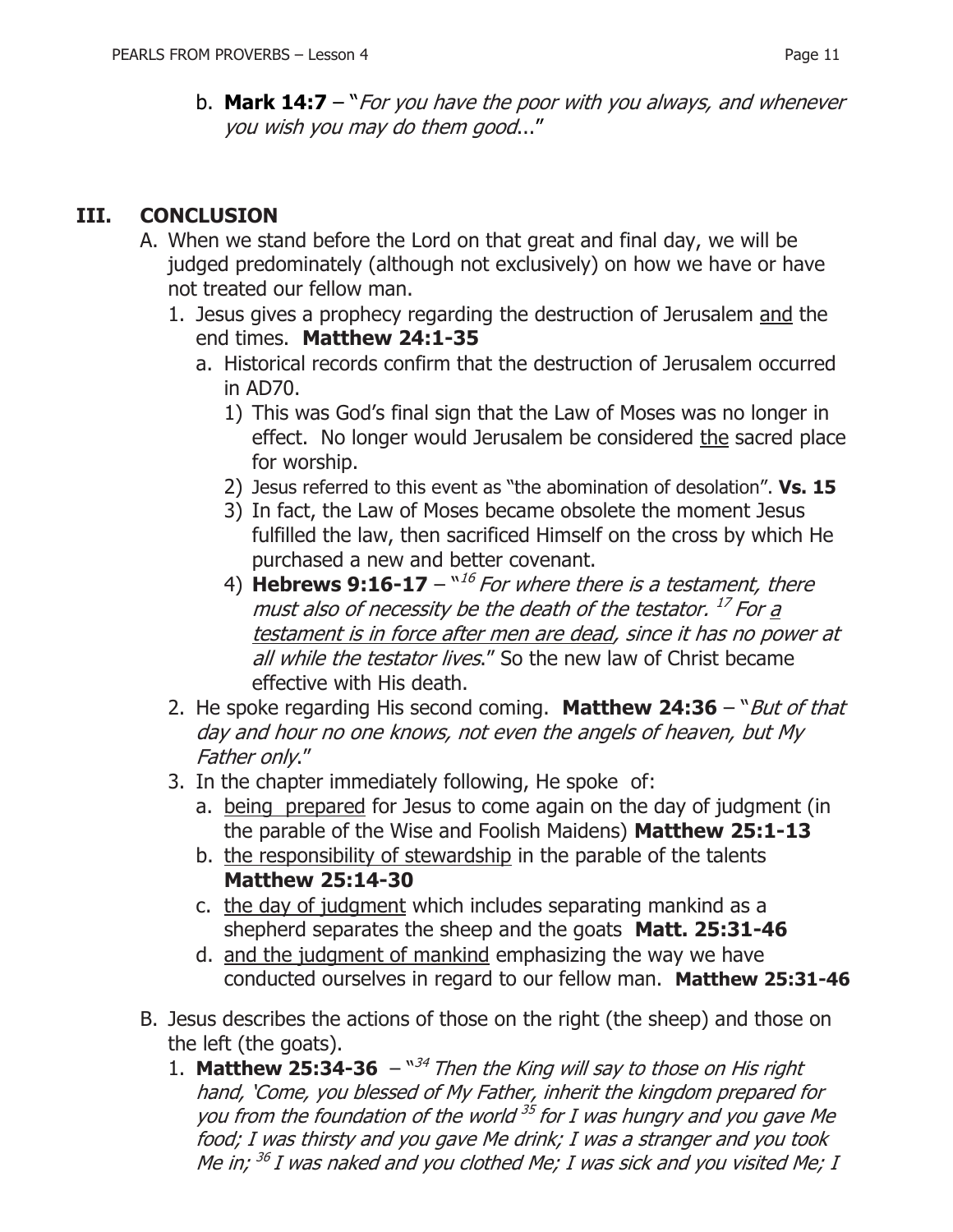was in prison and you came to Me.'"

- a. The righteous (on the right) asked "When did we do those things for you?" **Vs 37-39**
- b. Then the King (Jesus) will say to them: "*inasmuch as you did it to* one of the least of these My brethren, you did it to Me." **Vs. 40**
- 2. This scene is then repeated for those on the left, except they were accused of failing to attend to the needs of the King (Jesus). **Vs. 41-43**
	- a. Those on the left were confused as well, saying, "Lord, when did we see You hungry or thirsty or a stranger or naked or sick or in prison, and did not minister to You?'"
	- b. The answer was "*inasmuch as you did not do it to one of the least of* these, you did not do it to Me."
- C. On another occasion, Jesus was asked by a lawyer, "*Which is the greatest* commandment in the law?" **Matthew 22:36**
	- 1. This lawyer had asked Jesus to take the Law of Moses and sum them up in one command.
		- a. Jesus, without blinking an eye, quoted a scripture from Deuteronomy 6 – "You shall love the LORD your God with all your heart, with all your soul, and with all your mind." **Matthew 22:37**
		- b. However, He did not stop there but went on to quote a second passage from the book of Leviticus.
			- 1) Jesus said, "And the second is like it: 'You shall love your neighbor as yourself.' On these two commandments hang all the Law and the Prophets." **Matthew 22:39-40**
			- 2) Jesus, with two passages, sums up the entire Law of Moses with its multitude of commandments.
	- 2. If we were given the opportunity to ask the same question to Jesus today under the New Testament dispensation, the same answer would be given.
		- a. The apostle Paul repeats this teaching of Jesus in a few verses.
		- b. **Romans 13:8-10**  $^{\text{w8}}$  Owe no one anything except to love one another, for he who loves another has fulfilled the law. <sup>9</sup> For the commandments, "You shall not commit adultery," "You shall not murder," "You shall not steal," "You shall not bear false witness," "You shall not covet," and if there is any other commandment, are all summed up in this saying, namely, "You shall love your neighbor as yourself." 10 Love does no harm to a neighbor; therefore love is the fulfillment of the law."
	- 4. The practical New Testament book of James records the conditional aspect of mercy also. **James 2:13** – "For judgment is without mercy to the one who has shown no mercy. Mercy triumphs over judgment."
	- 5. God has always used His people to provide for the poor and needy.
		- a. Through regulations of harvest (Leviticus 23:22)
		- b. Tithing (Deuteronomy 26:12)